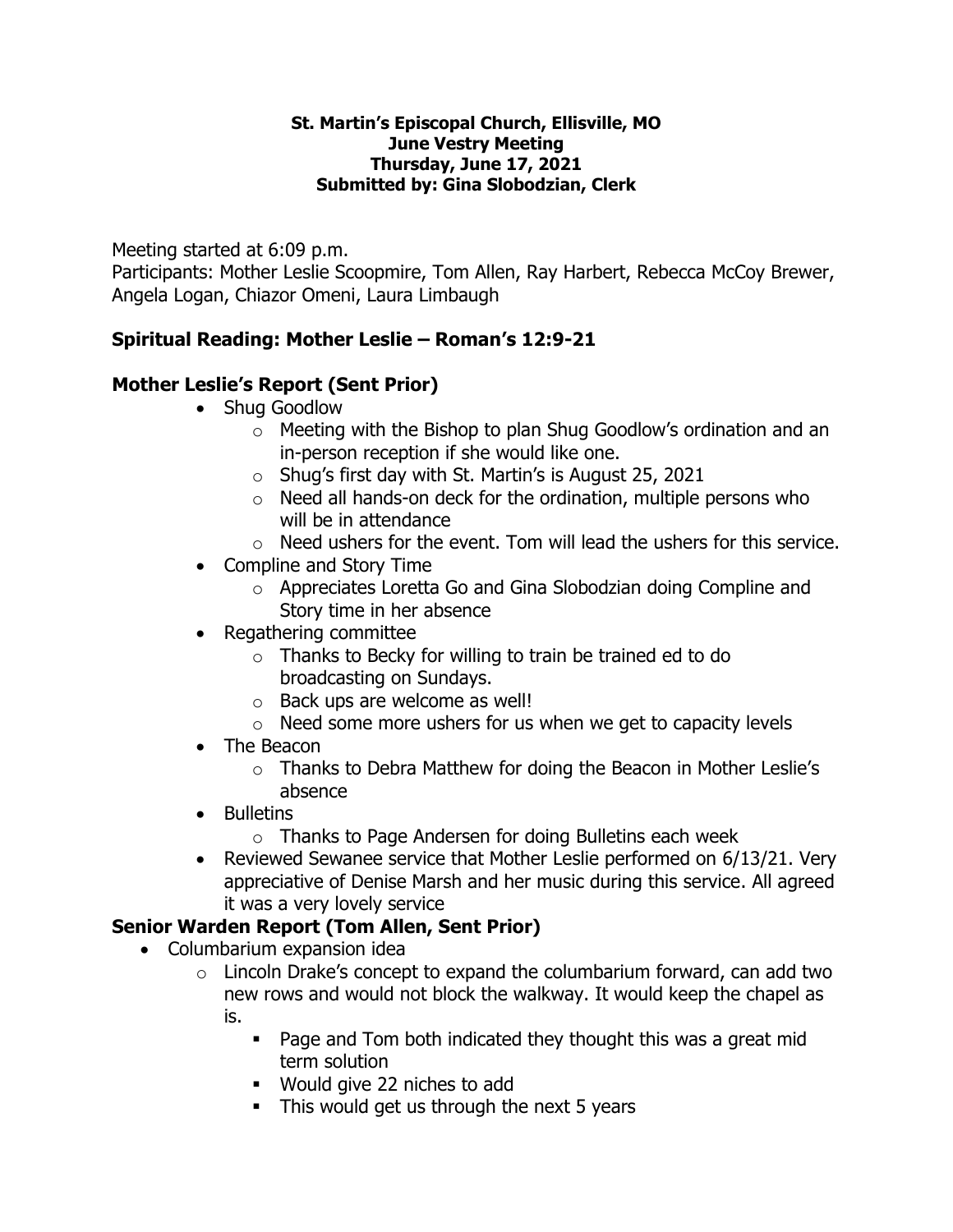- More to follow on this concept after review
- Tom would like for the next Vestry meeting to be on July 22 $^{nd}$ . Mother Leslie noted that if there is no standing committee meeting, this would be okay with her. Tom noted that it takes a bit for the financials to get done and this would allow for better timing
- He's been checking in informally with people to see what they would like in a mid-year update
- 2019 and 2020 audits are still outstanding. Tom will work with Bob to get the 2019 audit done, if we don't get a pass. Page indicated she thinks there will be a pass. Waiting on the Diocese to make an official statement on such. Tom will work with Loretta Go on the 2020 audit. For the grant portion, all we need is the 2020 audit

### **Junior Warden Report (sent prior – covered by Tom)**

- Terence has been having touch base sessions with several committee chairpersons to see how things are going
- He has also been answering parishioner's questions about regathering

# **Financials (sent earlier – covered by Page)**

- Reviewed variances. Similar trend where plate and pledge have been on target to our budget. We are doing well financially given everything that has been going on during this past year
- Tom noted that plate and pledges are starting to dwindle a bit which is to be expected in the summer months
- Cash position is very good at almost \$100K. Salaries continue to be big chunk of the budget, but with our having Shug in place yet, we are doing well. We won't see the impact of the add of staff salaries until Quarter 4
- Our funds are performing well
- **Move to approve June Financials: Becky moved to approve, second by Angela. No discussion. All in favor. None opposed. Motion carries.**

# **Facilities Report (sent earlier and covered by Tom)**

### **Capital Campaign update from Steve Brunkhorst**

- Continues to run well and gives us some breathing room
- Page indicated that the Capital Campaign should be part of the mid-year update

# **May Vestry Meeting Minutes (sent prior)**

- **Tom moved to approve the May 2021 meeting minutes. 2nd by Laura. No discussion. All in favor. None opposed. Minutes approved.**
- Tom asked about including the Vestry meeting minutes in the Beacon. Mother Leslie does not feel this is a good idea given the broad scope that receives the publication. Mother Leslie would like for Scott to work on uploading the minutes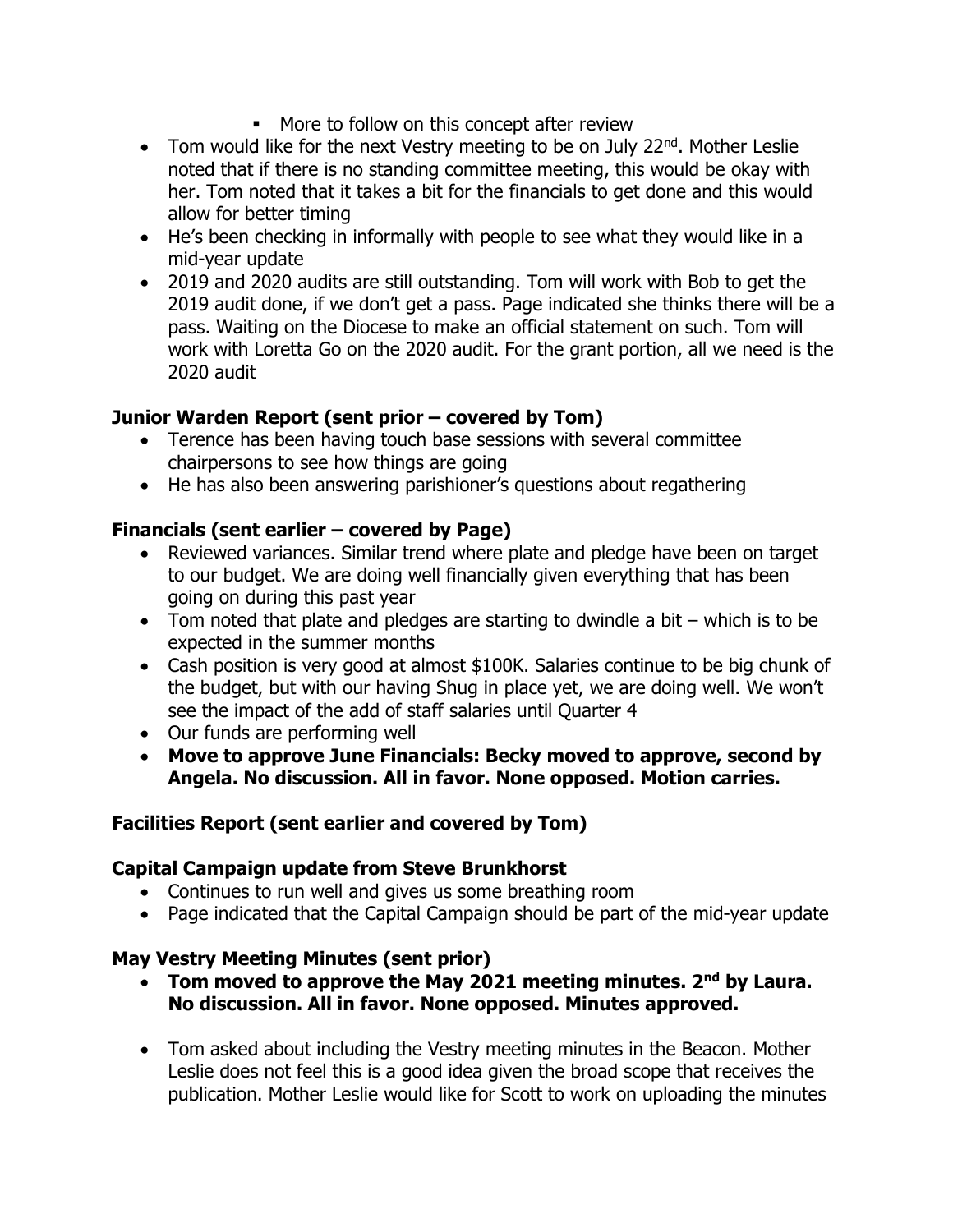and supporting reports to the St. Martin's website. Page will send to Tom a list of parishioners who would like all the reports and minutes. One parishioner reached out to Tom specifically and requested. Tom will take point and send them out to her and the others.

### **Regathering Committee Update**

- Have guidelines from the Diocese. Several items that the committee needs to work through:
	- o What is our capacity level and how many parishioners is this?
	- $\circ$  How do we handle the directive that if one is not vaccinated, everyone must wear a mask?
	- o Still need contact free registration
	- $\circ$  How will the pod concept work? Parishioners need to show us that they are vaccinated and then they can sit less than 6 feet apart
- Vaccination Survey
	- o Great response rate
	- $\circ$  100 pledging units and we had 61 units respond
	- $\circ$  Of the responses, all but one said they were vaccinated and one said they would rather not say
	- o Several people responded that they wanted help or needed help. Tom will work Mother Leslie on this
	- $\circ$  Overall, there is a medium to high comfort level with our parishioners who want to come back to church
	- o Many comments about reconnecting and communion
	- $\circ$  Tom will come up with a brief update to share with Mother Leslie to put in the Beacon
	- $\circ$  Input from the Vestry on Survey
		- Becky noted the people who are going to answer are probably those are vaccinated.
		- Tom indicated that maybe one respondent didn't understand the question

Mother Leslie noted that AA is struggling with requirements to use the facilities due to anonymity. River Blenders are not having any issues.

# **Mid-Year Communication Points (Tom)**

- Items Tom will draft up and get a copy to us to review for submission to parishioners
	- o Financials overview
		- How are we going to pay Shug?
	- $\circ$  Capital Campaign recap
	- o Regathering plans

# **Bishop's Town Hall on Monday, June 21, 2021 @ 7 p.m. (Mother Leslie)**